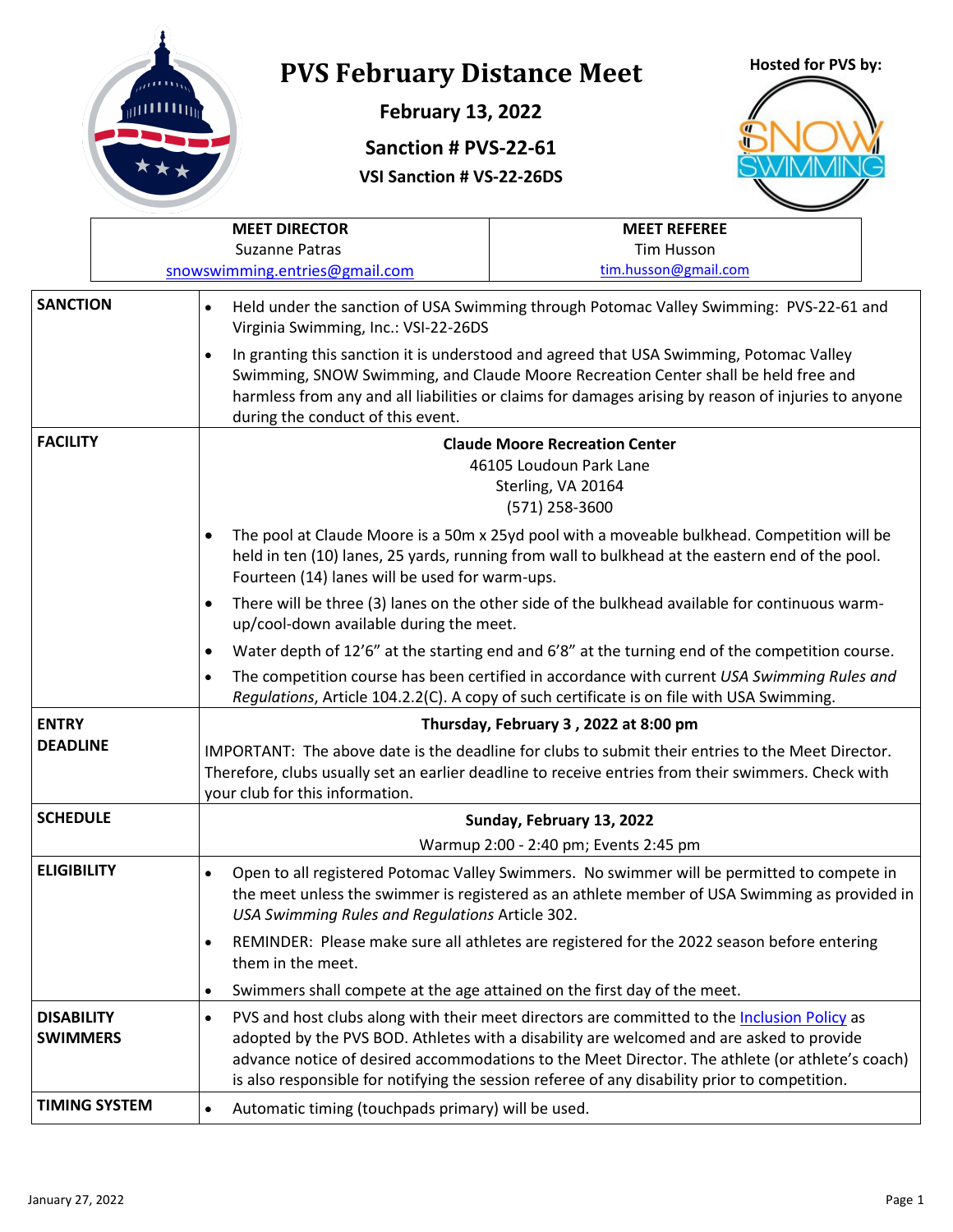| COVID-19                     | An inherent risk of exposure to COVID-19 exists in any public place where people are<br>$\bullet$                                                                                                                                                                                                                                                                                                                                                                                                                                                                                                                                                                                                                                                                                           |
|------------------------------|---------------------------------------------------------------------------------------------------------------------------------------------------------------------------------------------------------------------------------------------------------------------------------------------------------------------------------------------------------------------------------------------------------------------------------------------------------------------------------------------------------------------------------------------------------------------------------------------------------------------------------------------------------------------------------------------------------------------------------------------------------------------------------------------|
| <b>CONSIDERATIONS</b>        | present. COVID-19 is a contagious disease that can lead to severe illness and death. According to<br>the Centers for Disease Control and Prevention, senior citizens and individuals with underlying<br>medical conditions are especially vulnerable.                                                                                                                                                                                                                                                                                                                                                                                                                                                                                                                                       |
|                              | USA Swimming, Inc., cannot prevent you (or your child(ren)) from becoming exposed to,<br>contracting, or spreading COVID-19 while participating in USA Swimming sanctioned events. It is<br>not possible to prevent against the presence of the disease. Therefore, if you choose to<br>participate in a USA Swimming sanctioned event, you may be exposing yourself to and/or<br>increasing your risk of contracting or spreading COVID-19.                                                                                                                                                                                                                                                                                                                                                |
|                              | BY ATTENDING OR PARTICIPATING IN THIS COMPETITION, YOU VOLUNTARILY ASSUME ALL RISKS<br>ASSOCIATED WITH EXPOSURE TO COVID-19 AND FOREVER RELEASE AND HOLD HARMLESS USA<br>SWIMMING, POTOMAC VALLEY SWIMMING, VIRGINIA SWIMMING, INC., SNOW SWIMMING, AND<br>CLAUDE MOORE RECREATION CENTER, AND EACH OF THEIR OFFICERS, DIRECTORS, AGENTS,<br>EMPLOYEES OR OTHER REPRESENTATIVES FROM ANY LIABILITY OR CLAIMS INCLUDING FOR<br>PERSONAL INJURIES, DEATH, DISEASE OR PROPERTY LOSSES, OR ANY OTHER LOSS, INCLUDING<br>BUT NOT LIMITED TO CLAIMS OF NEGLIGENCE AND GIVE UP ANY CLAIMS YOU MAY HAVE TO<br>SEEK DAMAGES, WHETHER KNOWN OR UNKNOWN, FORESEEN OR UNFORESEEN, IN<br>CONNECTION WITH EXPOSURE, INFECTION, AND/OR SPREAD OF COVID-19 RELATED TO<br>PARTICIPATION IN THIS COMPETITION. |
|                              | We have taken enhanced health and safety measures for all attending this meet, however we<br>cannot guarantee that you will not become infected with COVID-19. All attending this meet must<br>follow all posted instructions while in attendance. An inherent risk of exposure to COVID-19 exists<br>in any public place where people are present. By attending this meet, you acknowledge the<br>contagious nature of COVID-19 and voluntarily assume all risks related to exposure to COVID-19.                                                                                                                                                                                                                                                                                          |
|                              | By choosing to attend this meet you agree to comply with all health and safety mandates and<br>guidelines of USA Swimming, Potomac Valley Swimming, the Commonwealth of Virginia or<br>Loudoun County, the December 27, 2021, Center for Disease Control Guidelines adopted by<br>Loudoun County Parks, Recreation and Community Services effective January 6, 2022.                                                                                                                                                                                                                                                                                                                                                                                                                        |
| COVID-19<br><b>PROTOCOLS</b> | Athletes should arrive and depart in their suits. Locker room use is minimized to emergency use<br>$\bullet$<br>only.                                                                                                                                                                                                                                                                                                                                                                                                                                                                                                                                                                                                                                                                       |
|                              | Athletes must shower prior to arrival at the pool.                                                                                                                                                                                                                                                                                                                                                                                                                                                                                                                                                                                                                                                                                                                                          |
|                              | All attendees (athletes, coaches, officials, volunteers, spectators) must wear a mask to enter the<br>٠<br>facility and throughout the facility, with the exception of athletes when competing or warming<br>up/cooling down. Masks must be affixed to the face without hands and must cover the nose and<br>mouth.                                                                                                                                                                                                                                                                                                                                                                                                                                                                         |
|                              | All attendees should bring a filled, reusable (non-glass) water bottle to the meet.                                                                                                                                                                                                                                                                                                                                                                                                                                                                                                                                                                                                                                                                                                         |
|                              | Athletes should bring a minimum of two masks and a container or waterproof type bag to place<br>their mask in while swimming.                                                                                                                                                                                                                                                                                                                                                                                                                                                                                                                                                                                                                                                               |
|                              | Coaches, officials, and volunteers will use the family bathrooms for restroom purposes. Athletes<br>will use the locker rooms for restroom purposes.                                                                                                                                                                                                                                                                                                                                                                                                                                                                                                                                                                                                                                        |
|                              | Spectators will not be permitted into the facility. Competition will be live streamed on the SNOW<br>$\bullet$<br><b>Swimming Facebook Page.</b>                                                                                                                                                                                                                                                                                                                                                                                                                                                                                                                                                                                                                                            |
|                              | Only swimmers, coaches, meet volunteers, and officials will be permitted on the pool deck.<br>$\bullet$                                                                                                                                                                                                                                                                                                                                                                                                                                                                                                                                                                                                                                                                                     |
|                              | Entry and exit for all participants, volunteers, and coaches will be through the side entrance of the<br>$\bullet$<br>building.                                                                                                                                                                                                                                                                                                                                                                                                                                                                                                                                                                                                                                                             |
|                              | No one with symptoms of COVID-19 will be permitted in the facility.<br>$\bullet$                                                                                                                                                                                                                                                                                                                                                                                                                                                                                                                                                                                                                                                                                                            |
|                              | All swimmers must remain in their designated area until they are called for their events, and they<br>$\bullet$<br>must return to their area immediately following their event.                                                                                                                                                                                                                                                                                                                                                                                                                                                                                                                                                                                                             |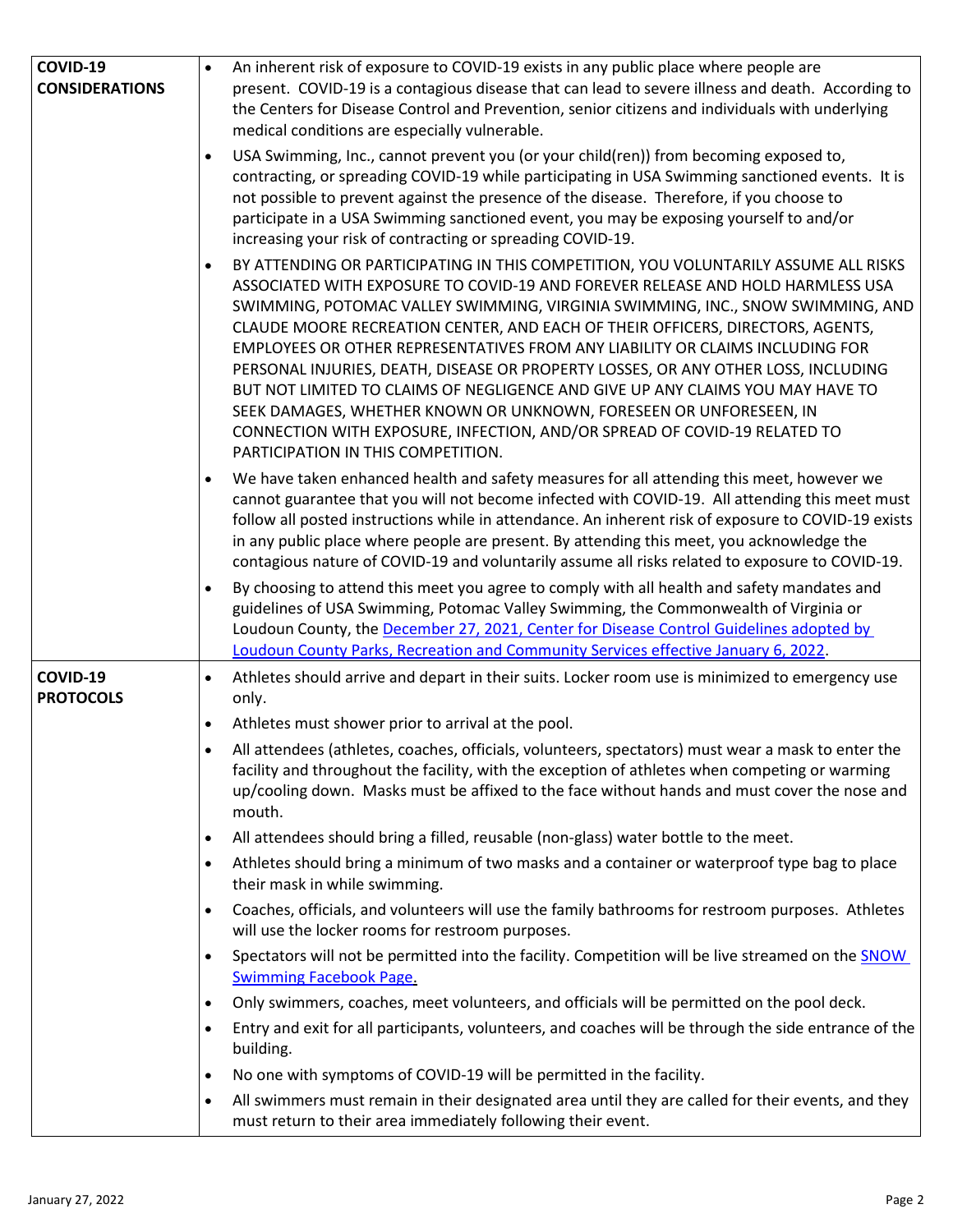|                    | During warm-ups, swimmers will wear their masks until they reach their warm up lane and just<br>$\bullet$<br>before they enter the pool. They will place their mask in their waterproof holder to store their<br>mask while they swim. They will put their mask back on as soon as they exit the pool.<br>During competition, swimmers will wear their masks until they reach the starting blocks. They will<br>$\bullet$<br>place their mask in their waterproof holder to store their mask while they swim. They will put<br>their mask back on before leaving the starting area.<br>Limited hospitality may be offered for coaches and officials.<br>$\bullet$<br>Additional sanitation will take place as well as sanitation stations will be available in various<br>$\bullet$<br>locations throughout the facility.<br>Chlorine is used to disinfect the water and adjacent surfaces constantly.<br>$\bullet$<br>Any attendee (swimmer, coach, official, volunteer) not following the meet protocols will be<br>$\bullet$<br>subject to immediate removal from the meet.<br>We request that all attendees notify the meet director as soon as possible if they have tested<br>$\bullet$<br>positive for COVID-19, shown symptoms or have been in contact with anyone exposed to COVID-<br>19 after attending the meet. |
|--------------------|------------------------------------------------------------------------------------------------------------------------------------------------------------------------------------------------------------------------------------------------------------------------------------------------------------------------------------------------------------------------------------------------------------------------------------------------------------------------------------------------------------------------------------------------------------------------------------------------------------------------------------------------------------------------------------------------------------------------------------------------------------------------------------------------------------------------------------------------------------------------------------------------------------------------------------------------------------------------------------------------------------------------------------------------------------------------------------------------------------------------------------------------------------------------------------------------------------------------------------------------------------------------------------------------------------------------------|
| <b>RULES</b>       | Current USA Swimming rules shall govern this meet.<br>$\bullet$                                                                                                                                                                                                                                                                                                                                                                                                                                                                                                                                                                                                                                                                                                                                                                                                                                                                                                                                                                                                                                                                                                                                                                                                                                                              |
|                    | All applicable adults participating in or associated with this meet acknowledge that they are<br>$\bullet$<br>subject to the provisions of the USA Swimming Minor Athlete Abuse Prevention Policy<br>("MAAPP"), and that they understand that compliance with the MAAPP policy is a condition of<br>participation in the conduct of this competition.                                                                                                                                                                                                                                                                                                                                                                                                                                                                                                                                                                                                                                                                                                                                                                                                                                                                                                                                                                        |
|                    | No on-deck USA Swimming registration is permitted.<br>$\bullet$                                                                                                                                                                                                                                                                                                                                                                                                                                                                                                                                                                                                                                                                                                                                                                                                                                                                                                                                                                                                                                                                                                                                                                                                                                                              |
|                    | In compliance with USA Swimming Rules and Regulations, the use of audio or visual recording<br>$\bullet$<br>devices, including a cell phone is not permitted in the changing areas, rest rooms, or locker<br>rooms. Per PVS policy, the use of equipment capable of taking pictures (e.g., cell phones,<br>cameras, etc.) is banned from behind the starting blocks during the entire meet, including warm<br>up, competition and cool down periods.                                                                                                                                                                                                                                                                                                                                                                                                                                                                                                                                                                                                                                                                                                                                                                                                                                                                         |
|                    | Deck changes are prohibited.<br>$\bullet$                                                                                                                                                                                                                                                                                                                                                                                                                                                                                                                                                                                                                                                                                                                                                                                                                                                                                                                                                                                                                                                                                                                                                                                                                                                                                    |
|                    | Any swimmer entered in the meet must be certified by a USA Swimming member coach as being<br>$\bullet$<br>proficient in performing a racing start or must start each race from within the water. When<br>unaccompanied by a member-coach, it is the responsibility of the swimmer or the swimmer's<br>legal guardian to ensure compliance with this requirement.                                                                                                                                                                                                                                                                                                                                                                                                                                                                                                                                                                                                                                                                                                                                                                                                                                                                                                                                                             |
|                    | Operation of a drone or any other flying devices is prohibited over the venue (pools,<br>$\bullet$<br>athlete/coach areas, spectator areas and open ceiling locker rooms) any time athletes, coaches,<br>officials and/or spectators are present.                                                                                                                                                                                                                                                                                                                                                                                                                                                                                                                                                                                                                                                                                                                                                                                                                                                                                                                                                                                                                                                                            |
|                    | Dive-over starts will be used.<br>$\bullet$                                                                                                                                                                                                                                                                                                                                                                                                                                                                                                                                                                                                                                                                                                                                                                                                                                                                                                                                                                                                                                                                                                                                                                                                                                                                                  |
|                    | No deck entries will be accepted.<br>$\bullet$                                                                                                                                                                                                                                                                                                                                                                                                                                                                                                                                                                                                                                                                                                                                                                                                                                                                                                                                                                                                                                                                                                                                                                                                                                                                               |
| <b>EVENT RULES</b> | All events are timed finals and will be swum mixed gender.<br>$\bullet$                                                                                                                                                                                                                                                                                                                                                                                                                                                                                                                                                                                                                                                                                                                                                                                                                                                                                                                                                                                                                                                                                                                                                                                                                                                      |
|                    | Athletes may enter 1 event.<br>$\bullet$                                                                                                                                                                                                                                                                                                                                                                                                                                                                                                                                                                                                                                                                                                                                                                                                                                                                                                                                                                                                                                                                                                                                                                                                                                                                                     |
|                    | Conforming seed times are short course yards and must meet qualifying standards. Athletes may<br>$\bullet$<br>also enter with LCM seed times that meet the qualifying standards.                                                                                                                                                                                                                                                                                                                                                                                                                                                                                                                                                                                                                                                                                                                                                                                                                                                                                                                                                                                                                                                                                                                                             |
|                    | Swimmers must provide their own timers and counters (if desired).<br>$\bullet$                                                                                                                                                                                                                                                                                                                                                                                                                                                                                                                                                                                                                                                                                                                                                                                                                                                                                                                                                                                                                                                                                                                                                                                                                                               |
|                    | 1650 yd Freestyle:<br>$\bullet$                                                                                                                                                                                                                                                                                                                                                                                                                                                                                                                                                                                                                                                                                                                                                                                                                                                                                                                                                                                                                                                                                                                                                                                                                                                                                              |
|                    | Limited to athletes 11 years and older<br>$\circ$<br>May be limited to six (6) heats.                                                                                                                                                                                                                                                                                                                                                                                                                                                                                                                                                                                                                                                                                                                                                                                                                                                                                                                                                                                                                                                                                                                                                                                                                                        |
|                    | $\circ$<br>1000 yd Freestyle:<br>$\bullet$                                                                                                                                                                                                                                                                                                                                                                                                                                                                                                                                                                                                                                                                                                                                                                                                                                                                                                                                                                                                                                                                                                                                                                                                                                                                                   |
|                    | Will immediately follow the 1650.<br>$\circ$<br>Limited to athletes 9 years and older.<br>$\circ$<br>May be limited to ten (10) heats<br>$\circ$                                                                                                                                                                                                                                                                                                                                                                                                                                                                                                                                                                                                                                                                                                                                                                                                                                                                                                                                                                                                                                                                                                                                                                             |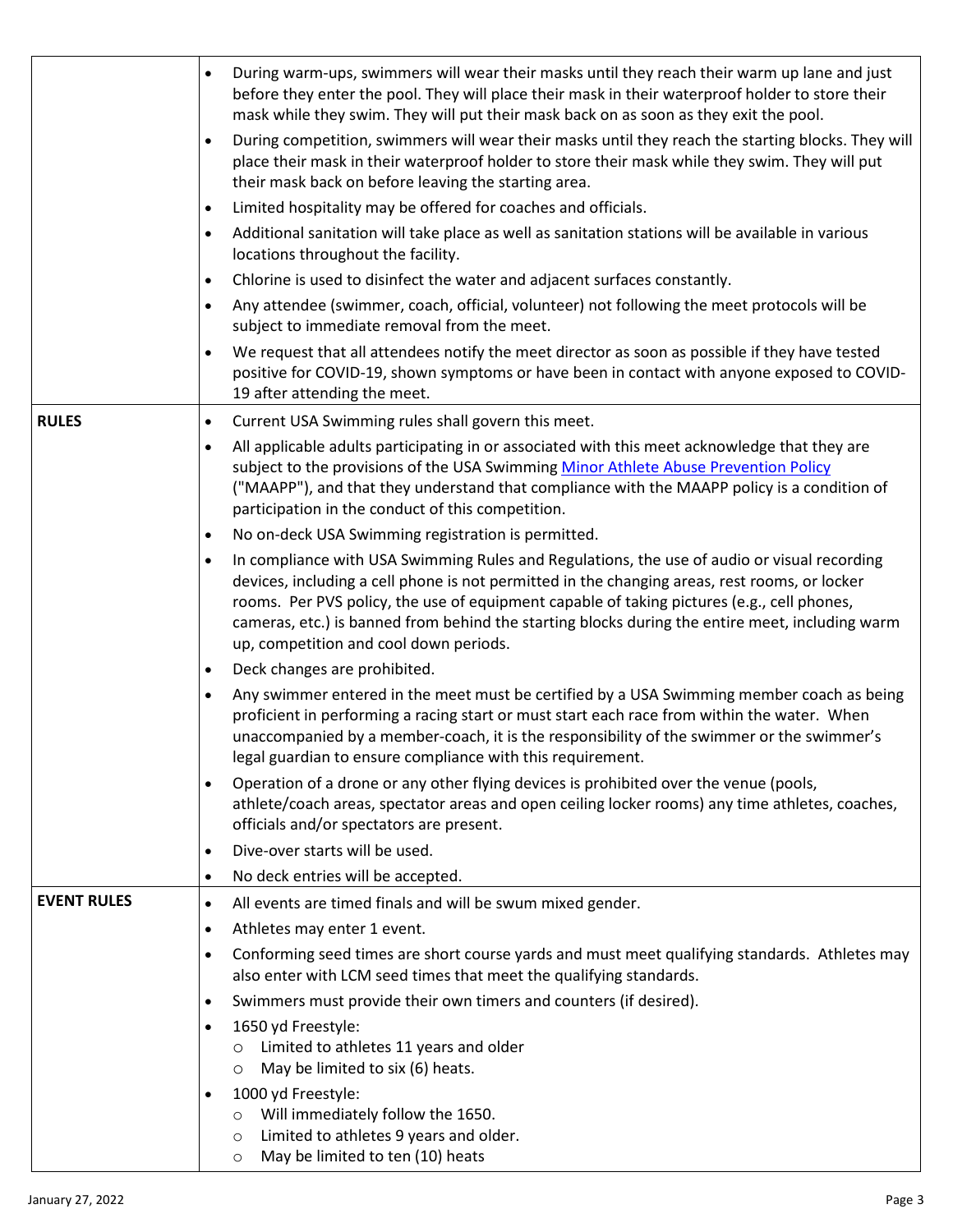| <b>QUALIFYING TIMES</b>  | Qualifying provable times for 13&Over Swimmers:<br>The athlete must have a provable time for 1000 yd Freestyle of 14:00 or faster for the<br>1000y/800M Freestyle or must have a provable time of 6:30 or faster in the 500y/400M<br>Freestyle.<br>The athlete must have a provable time for the 1650 yd Freestyle of 23:00 or faster for the<br>1650y/1500M Freestyle or a provable time of 14:00 or faster in the 1000y/800M Freestyle<br>Coaches of 13&O athletes that can complete the event(s) faster than the QT's, but do not satisfy<br>the entry rule, should petition Matt Cohen, matthewcohen82@gmail.com.<br>Qualifying provable times for 12&Under Swimmers:<br>$\bullet$<br>A provable qualifying time in the event as listed above or the athlete must meet the<br>$\circ$<br>following stepping stone progression:<br>$\triangleright$ A provable time of 7:20 or faster must have been swum in the 500y/400M Freestyle<br>before entering the 1000yd Freestyle<br>$\triangleright$ A provable time of 15:00 or faster must have been swum in the 1000y/800M Freestyle<br>before entering the 1650yd Freestyle<br>There are NO petitions allowed for 12&Under athletes.<br>$\circ$ |  |
|--------------------------|----------------------------------------------------------------------------------------------------------------------------------------------------------------------------------------------------------------------------------------------------------------------------------------------------------------------------------------------------------------------------------------------------------------------------------------------------------------------------------------------------------------------------------------------------------------------------------------------------------------------------------------------------------------------------------------------------------------------------------------------------------------------------------------------------------------------------------------------------------------------------------------------------------------------------------------------------------------------------------------------------------------------------------------------------------------------------------------------------------------------------------------------------------------------------------------------------|--|
| <b>POSITIVE CHECK IN</b> | All events are positive check in. Swimmers should check in online to be seeded into events.<br>$\bullet$<br>Swimmers who do not check in online prior to the online check in deadline may check in on deck<br>and be deck-seeded into available lanes. No new heats will be created for swimmers who check in<br>on deck.                                                                                                                                                                                                                                                                                                                                                                                                                                                                                                                                                                                                                                                                                                                                                                                                                                                                          |  |
|                          | All heats will be seeded fastest to slowest, mixed gender.                                                                                                                                                                                                                                                                                                                                                                                                                                                                                                                                                                                                                                                                                                                                                                                                                                                                                                                                                                                                                                                                                                                                         |  |
|                          | <b>Online Positive Check In Deadline</b><br><b>PVS February Distance</b><br>Saturday, February 12, 2022, Noon                                                                                                                                                                                                                                                                                                                                                                                                                                                                                                                                                                                                                                                                                                                                                                                                                                                                                                                                                                                                                                                                                      |  |
|                          | <b>Online Positive Check In</b>                                                                                                                                                                                                                                                                                                                                                                                                                                                                                                                                                                                                                                                                                                                                                                                                                                                                                                                                                                                                                                                                                                                                                                    |  |
|                          | Heat sheets for pre-seeded heats and psych sheets for remaining swimmers will be available on<br>$\bullet$<br>Meet Mobile and posted on the PVS website (www.pvswim.org).                                                                                                                                                                                                                                                                                                                                                                                                                                                                                                                                                                                                                                                                                                                                                                                                                                                                                                                                                                                                                          |  |
| <b>WARM-UP</b>           | The prescribed PVS warm-up procedures and safety policies will be followed. The Meet Director<br>may determine the structure of warm-up, including times/lane assignments.                                                                                                                                                                                                                                                                                                                                                                                                                                                                                                                                                                                                                                                                                                                                                                                                                                                                                                                                                                                                                         |  |
|                          | Three (3) continuous warm-up lanes will be available.<br>$\bullet$                                                                                                                                                                                                                                                                                                                                                                                                                                                                                                                                                                                                                                                                                                                                                                                                                                                                                                                                                                                                                                                                                                                                 |  |
| <b>SUPERVISION</b>       | Coaches are responsible for the conduct of their swimmers and cleaning up for their team areas<br>$\bullet$                                                                                                                                                                                                                                                                                                                                                                                                                                                                                                                                                                                                                                                                                                                                                                                                                                                                                                                                                                                                                                                                                        |  |
|                          | No personal chairs allowed.<br>٠                                                                                                                                                                                                                                                                                                                                                                                                                                                                                                                                                                                                                                                                                                                                                                                                                                                                                                                                                                                                                                                                                                                                                                   |  |
| <b>SEEDING</b>           | Events will be seeded and swum fastest to slowest; swum mixed gender. Swimmers who check in<br>online by the online positive check in deadline will be pre-seeded. Remaining heats will be deck-<br>seeded one heat at a time as swimmers check in.                                                                                                                                                                                                                                                                                                                                                                                                                                                                                                                                                                                                                                                                                                                                                                                                                                                                                                                                                |  |
|                          | Events will be seeded in the following order: conforming (SCY) times in the event distance, non-<br>$\bullet$<br>conforming (LCM) times in the equivalent event distance, conforming times (SCY) in the alternate<br>distance, non-conforming times (LCM) in the alternate distance.                                                                                                                                                                                                                                                                                                                                                                                                                                                                                                                                                                                                                                                                                                                                                                                                                                                                                                               |  |
| <b>SCORING</b>           | This meet will not be scored.<br>$\bullet$                                                                                                                                                                                                                                                                                                                                                                                                                                                                                                                                                                                                                                                                                                                                                                                                                                                                                                                                                                                                                                                                                                                                                         |  |
| <b>AWARDS</b>            | There are no awards for this meet.<br>٠                                                                                                                                                                                                                                                                                                                                                                                                                                                                                                                                                                                                                                                                                                                                                                                                                                                                                                                                                                                                                                                                                                                                                            |  |
| <b>PROGRAMS</b>          | Programs for pre-seeded heats will be availabe on the PVS website and Meet Mobile Saturday<br>$\bullet$<br>evening.                                                                                                                                                                                                                                                                                                                                                                                                                                                                                                                                                                                                                                                                                                                                                                                                                                                                                                                                                                                                                                                                                |  |
| <b>CREDENTIALS</b>       | Coaches and Officials must have their registration and certifications up-to-date for 2022 to be on<br>$\bullet$<br>deck.                                                                                                                                                                                                                                                                                                                                                                                                                                                                                                                                                                                                                                                                                                                                                                                                                                                                                                                                                                                                                                                                           |  |
|                          | Parents not working the meet as a deck official, volunteer timer or other position are not<br>$\bullet$<br>permitted on deck. Only athletes, USA Swimming certified coaches, and deck officials will be<br>permitted on the deck. Coaches and Officials should have proof of active USA Swimming<br>membership and certifications with them at all times.                                                                                                                                                                                                                                                                                                                                                                                                                                                                                                                                                                                                                                                                                                                                                                                                                                          |  |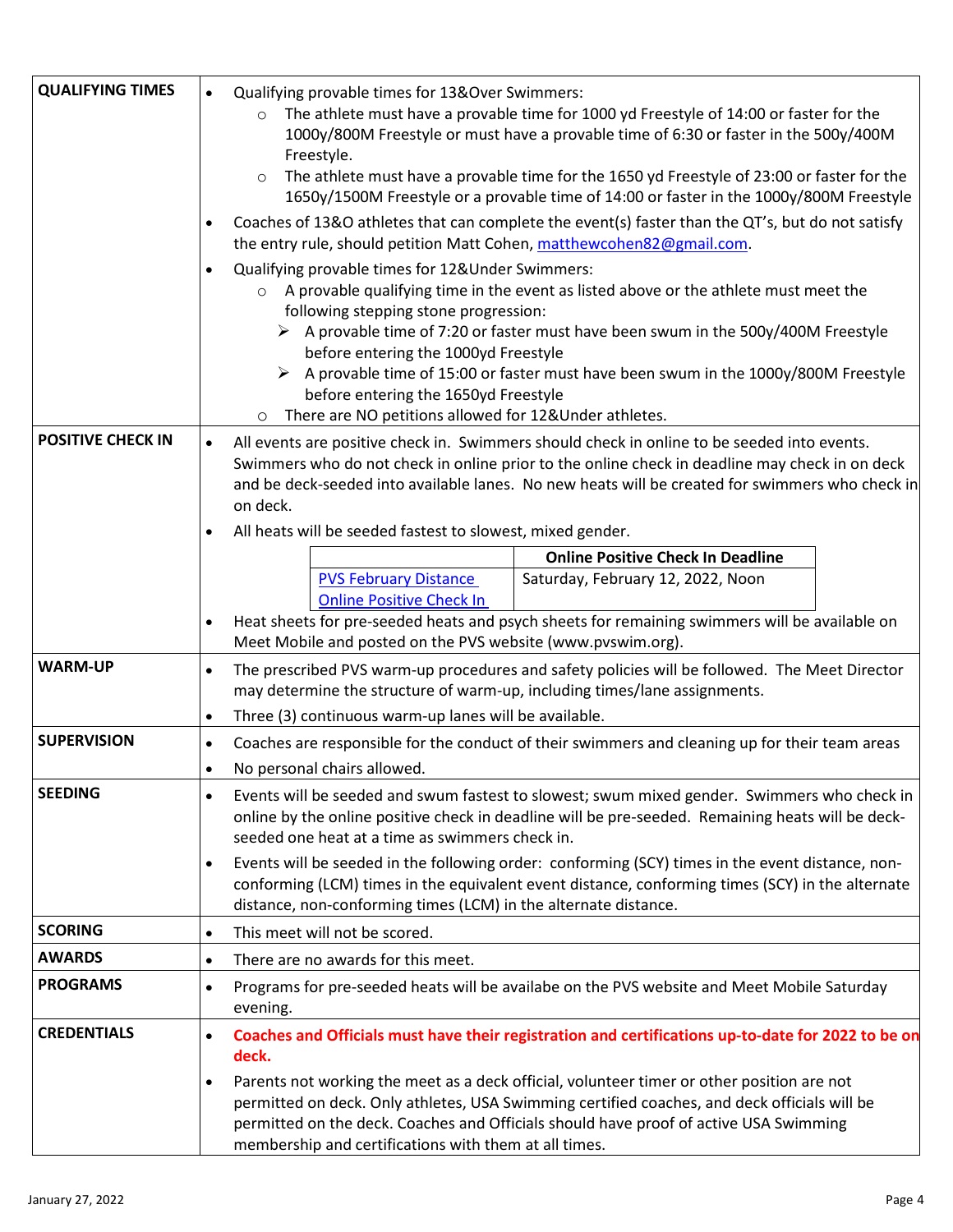| <b>SPECTATOR ENTRY FEE .</b> | No spectators allowed.                                                                                                                                                                                                                                                                                       |  |  |
|------------------------------|--------------------------------------------------------------------------------------------------------------------------------------------------------------------------------------------------------------------------------------------------------------------------------------------------------------|--|--|
| <b>OFFICIALS</b>             | Each participating club is requested to provide at least one table worker or official (Referee<br>Starter, Chief Judge or Stroke & Turn Judge) per session if entering 25 or more splashes.                                                                                                                  |  |  |
|                              | Officials available to assist with the meet should contact the Meet Referee, Tim Husson<br>$\bullet$<br>(tim.husson@gmail.com). Walk on officials are welcome. All officials should check in with the<br>meet referee upon arrival. All officials must be registered and certified for 2022 before the meet. |  |  |
| <b>TIMERS</b>                | Athletes must provide their own timers.                                                                                                                                                                                                                                                                      |  |  |
| <b>ENTRY PROCEDURES</b>      | Entries should be submitted by email to the Meet Director (snowswimming.entries@gmail.com).                                                                                                                                                                                                                  |  |  |
|                              | Include in the subject of the email, "2022 February Distance - ****" with the club's initials in place<br>of the asterisks. If your club submits multiple entry files include training site in the subject of the<br>email.                                                                                  |  |  |
|                              | Include in entry email: entry file, report of entries by name, report of entries by event.                                                                                                                                                                                                                   |  |  |
|                              | In the body of your email provide entry numbers (girls, boys, totals), contact information (email,<br>phone, officials contact).                                                                                                                                                                             |  |  |
|                              | Entries directly from individual team members will not be accepted.                                                                                                                                                                                                                                          |  |  |
|                              | Entries by postal service, phone or fax will not be accepted.                                                                                                                                                                                                                                                |  |  |
|                              | The Meet Director will acknowledge receipt by return email within 24 hours. If acknowledgement<br>is not received in a timely manner, please contact the Meet Director.                                                                                                                                      |  |  |
|                              | Any club that enters an unregistered or improperly registered athlete, falsifies an entry in any way,<br>$\bullet$<br>or permits an unregistered coach to represent them will be fined the sum of \$100 by PVS and no<br>further entries will be accepted from that club until the said fine is paid.        |  |  |
| <b>ENTRY FEES</b>            | \$5.00<br>Per Swimmer Surcharge:                                                                                                                                                                                                                                                                             |  |  |
|                              | \$6.00<br>Individual event fee:                                                                                                                                                                                                                                                                              |  |  |
|                              | Clubs will be invoiced by PVS for entry fees after completion of the meet. Payment will be due<br>upon receipt of invoice. The invoice will outline the methods of payments and where to send the<br>fees.                                                                                                   |  |  |